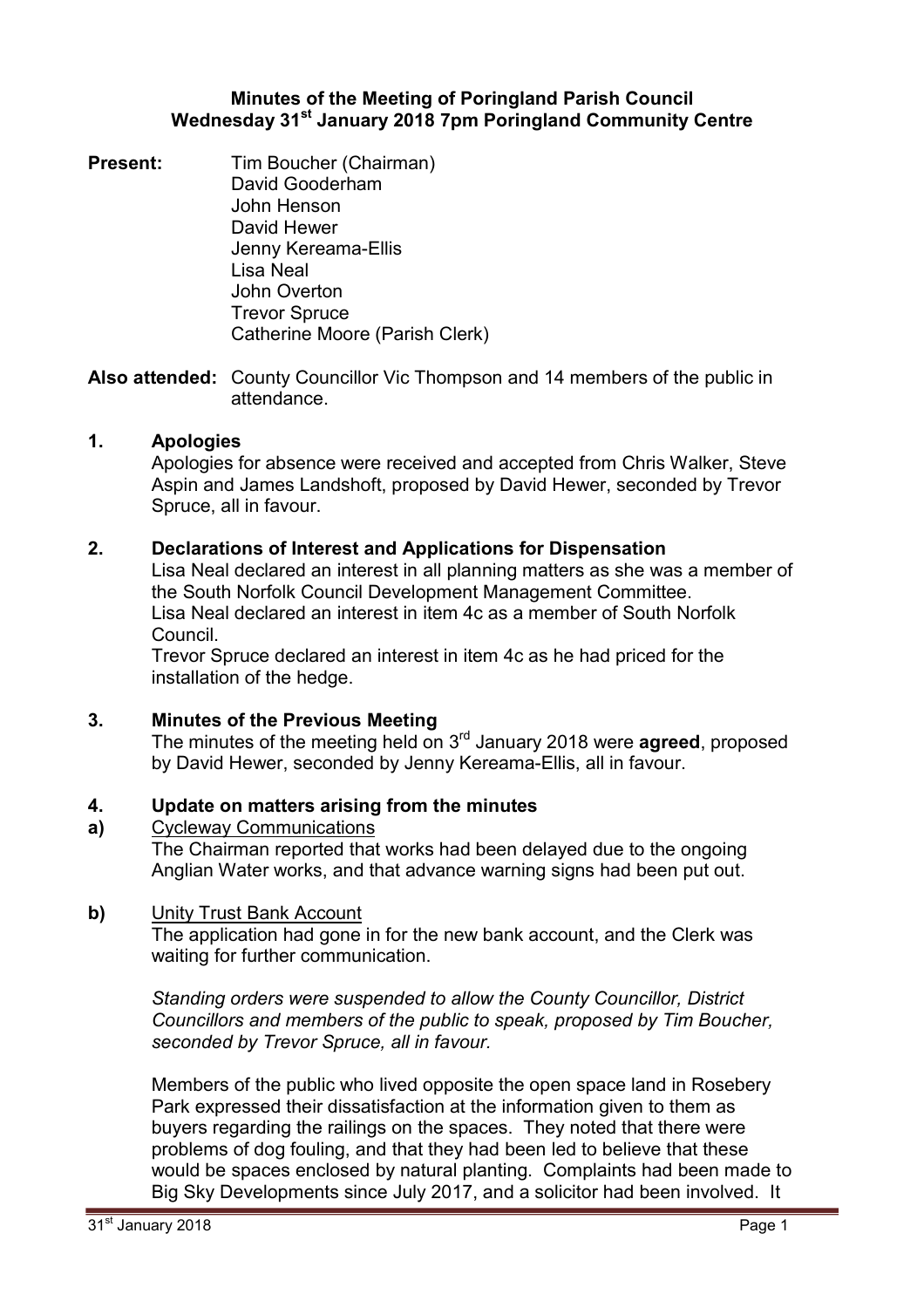was noted that landscape drawings had been available from the office, and that the implication had been that the buyer should have asked, whereas the residents felt that they should have been given everything to make an informed decision. The railings were installed after contracts had been exchanged, and one resident noted that she would not have purchased if she had been aware of them. Big Sky Developments had made it clear that the railings would not be taken down.

In reply the Chairman noted that the Parish Council did not have any jurisdiction over the sale of the properties.

John Overton reported that he had raised questions with Big Sky Developments regarding the conduct of the sale. He had asked for the detailed planning documents showing the railings. The Chairman noted that the Council would not proceed with the legal transfer of the land while there was an ongoing dispute.

*Standing orders were reinstated.* 

# **c)** Open Space Rosebery Park

It was **agreed** that John Overton would pursue the planning issue, and that as a last resort, if no resolution could be found between the developer and the buyers, the Council would fund 50% of a privet hedge to mask the railings outside numbers 5 & 7 Lansdowne Drive, proposed by Tim Boucher, seconded by David Gooderham, 6 in favour, 0 against, 2 abstentions. It was noted that the Parish Council removing the railings would set a precedent and be costly. A bye-law could be passed banning dogs however this was very difficult to enforce with limited resources. **JO Clerk**

#### **d)** Anglian Water Update

A meeting to discuss the remedial works to patching had been booked for  $8<sup>th</sup>$ February.

**5. Report from the Chairman**

Nothing to report.

# **6. Public Participation**

*Standing orders were suspended to allow the County Councillor, District Councillors and members of the public to speak, proposed by John Henson, seconded by David Hewer, all in favour.* 

# **a)** District Councillors

Lisa Neal reported that the South Norfolk Litter Pick initiative had been launched, running from  $1<sup>st</sup>$  February to  $31<sup>st</sup>$  May. The incentive was available to parishes, community groups and not for profit organisations.

The South Norfolk Community Awards would be presented on 7<sup>th</sup> June at Diss Corn Hall, hosted by Radio Norfolk presenter Nick Conrad. Nominations were invited from 19<sup>th</sup> February to 29<sup>th</sup> April.

Grants of up to £250 were available for communities hosting an event to commemorate the end of the First World War, taking place between  $1<sup>st</sup>$  March 2018 and 30 November 2018.

John Overton reported that the South Norfolk democratic process was now entirely electronic, with no hard copies of agendas produced except one for the Chairman of the Council at Full Council meetings.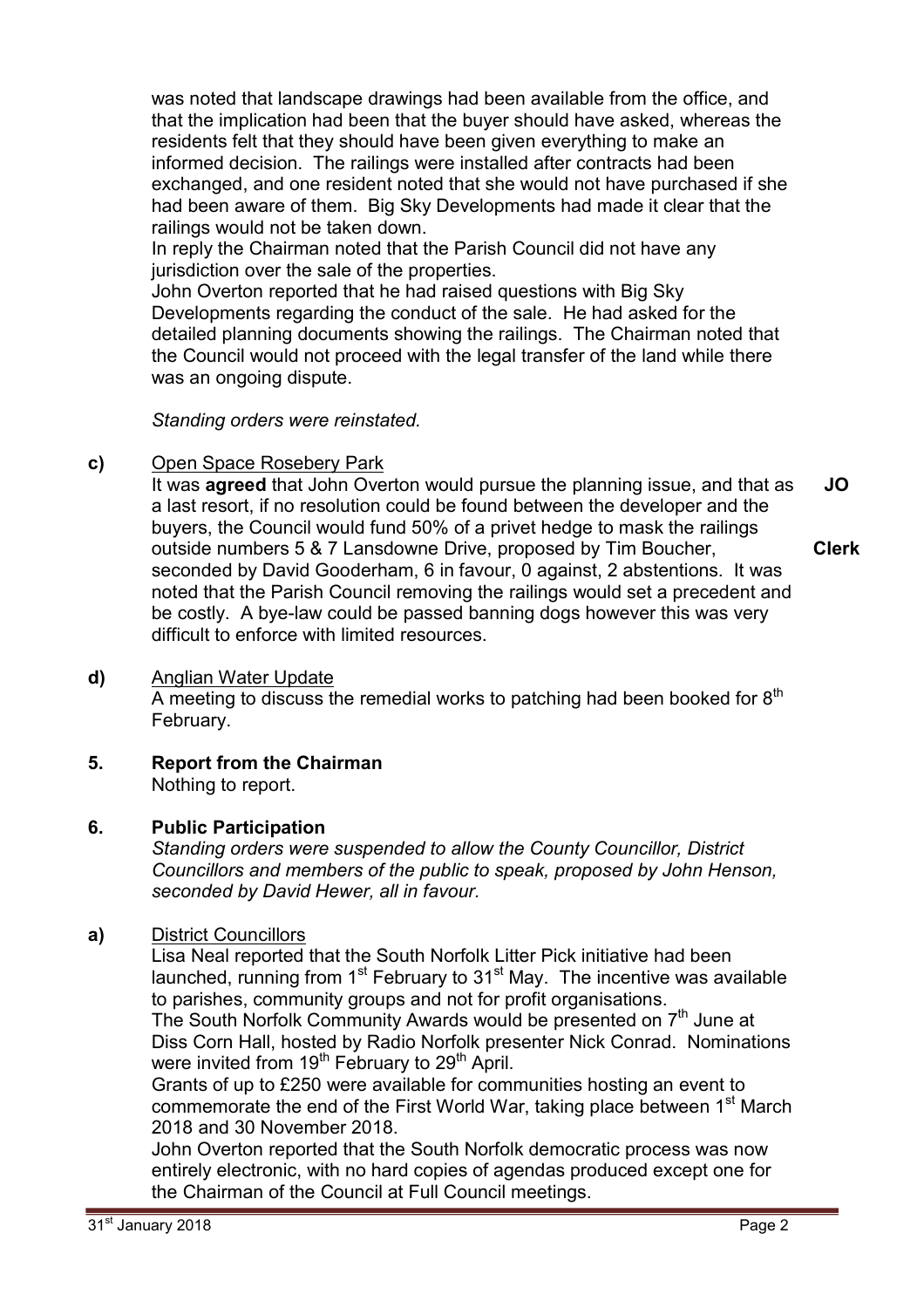Anglian Water had agreed their compensation with Budgens, who had also received a reduction in their business rates. A significant reduction in footfall had been seen there, as well as businesses such as Groundhog. Some businesses had chosen not to make a claim for compensation. The Early Help Hub was proving successful and would welcome any promotion available.

### **b)** County Councillor

Vic Thompson presented his report, noting that a new 'Working Together' team had been set up to bring together skills and experience in the voluntary sector.

The Hales A146/B1136 junction conversion to roundabout was underway. This would improve access to the services, and a new 50mph speed limit was being introduced.

Gritting routes and grit bin information was available on the County Council website. Roadworks information could be seen at www.roadworks.org. Discussions had taken place regarding merging or closer working of the police and fire services in Norfolk. Norfolk County Council did not support the fire service moving to police control, however the Police and Crime Commissioner had asked for this to proceed to the business case stage. The latest OFSTED inspection had taken the County Council out of 'Inadequate. The Adoption Service had been rated as 'Outstanding'. Poringland Primary School had been rated as 'Good', and had spaces for new pupils across the year groups. The new classrooms were replacing old portacabins and had been delivered with developer money allocated to modernise the existing school.

The Transport for Norwich Strategy Review was running in tandem with the Greater Norwich Local Plan consultation. The roadshows at Cringleford and Costessey would be attended by officers who could answer questions on this.

# **c)** Public Participation

A member of the public reported that there was a lot of mud outside the Bennett Homes development, from the site. They were not sweeping the road. The Clerk was asked to report this to Planning.

A member of the public expressed concern about the lack of white lines and ill-defined roundabouts on Devlin Drive and the roads leading off. The Chairman replied that he had met with Highways who had agreed to repaint the white on the mini-roundabout, but would not put in additional lines. They would also be sorting out the visibility of the 20mph sign. It was acknowledged that traffic would become a greater issue on that road once the spine road was opened up.

A member of the public asked for an update on the Rosebery Park Section 106 transfer. It was confirmed that there was no new information, Big Sky Developments were waiting for UK Power Networks, and information had been included with the agenda papers.

A member of the public queried the Shotesham Road site set out in the Greater Norwich Local Plan documents. It was confirmed that the site had been brought forward under the call for sites, and would now be assessed for suitability. The consultation process was designed to allow members of the public to respond to such proposals, and the Parish Council would be agreeing their response to the whole consultation on  $28<sup>th</sup>$  February. A member of the public noted publicity he had seen regarding country-wide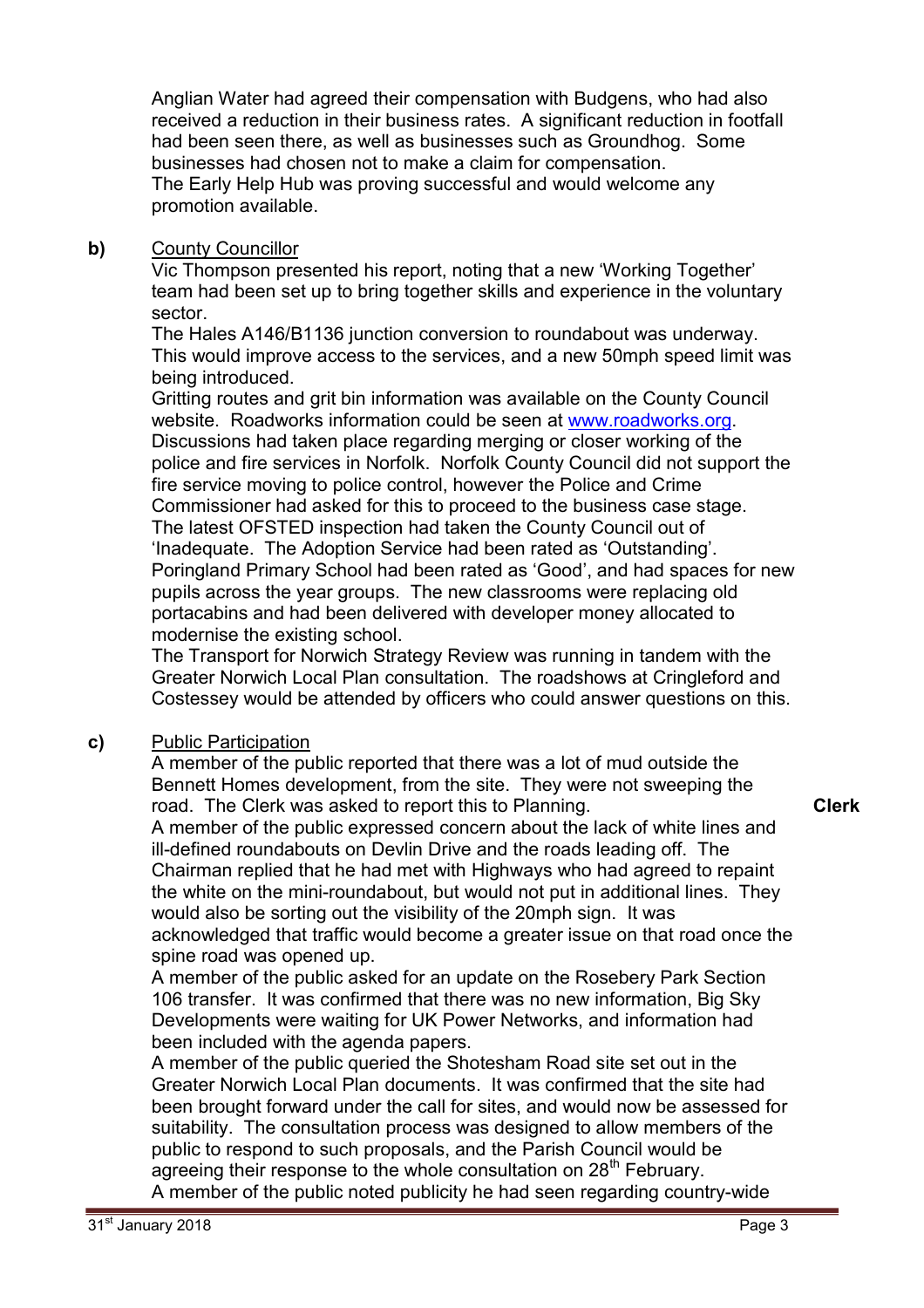funding for schemes, but was disappointed that South Norfolk and Poringland were not mentioned. It was confirmed that the Football in the Community scheme at Horsford included Community Infrastructure Levy money, and that Poringland received the same pro rata rate of CIL for qualifying properties built.

A member of the public expressed frustration at the noise from traffic along The Street following the reinstatement works by Anglian Water. The Chairman confirmed that Anglian Water would be pressed for remedial works, and noted that the Parish Council was not satisfied with the state of the road as it stood. It was understood that BT were expected in the village soon, to make connections to new developments.

*Standing orders were reinstated. Lisa Neal left the meeting and observed from the public area.* 

#### **7. Planning**

- **a)**  Applications Received
- **i)**  2017/2879 51 Stoke Road: Porch to front. Withdrawn from the agenda as the application had already been determined.
- **ii)** 2017/2891 Dawn House, Bungay Road: Ground and first floor extension. Withdrawn from the agenda as the application had already been determined.

It was noted that a complaint had been made about applications being determined when extensions had been given. Lisa Neal confirmed that this was being investigated.

**iii)** 2018/0073 Land to the rear of 6 Old Mill Road: Erection of single storey detached dwelling.

Trevor Spruce had viewed the plans and visited the site. He noted that the house was currently split into two dwellings and that concern had previously been expressed regarding cars using the one entrance. The planning documents stated that the existing dwelling would be returned to one house. All the issues previously raised had been addressed. Significant work would be required not to overwhelm the drains.

It was **agreed** to make no comments, proposed by Trevor Spruce, seconded by Tim Boucher, all in favour. **Clerk**

**iv)** 2018/0080 Sunnyways, Sunnyside Avenue: Single storey extension and new porch.

David Gooderham had viewed the plans and visited the site. The applicant proposed a small porch on the front, and an extension on the back, all of which were in keeping with the existing properties. There were no issues of overlooking, and no objections from neighbours.

It was **agreed** to make no comments, proposed by David Gooderham, seconded by John Henson, all in favour.

**Clerk**

**b)** Planning Decisions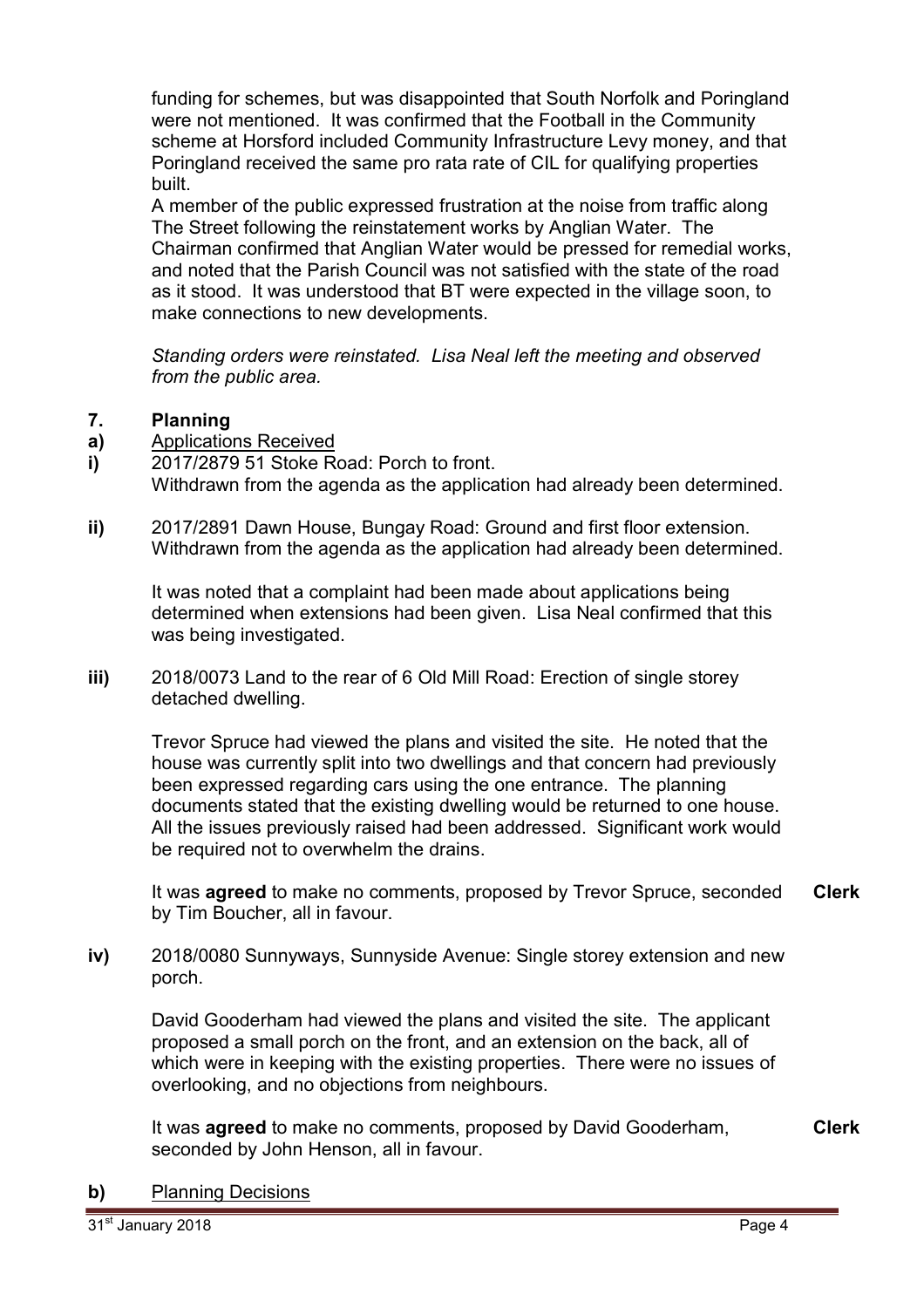**i)** 2017/2709 11 Elizabeth Road: Variation of condition 2 from planning consent 2016/1177 – (single storey pitched roof rear and side extension with first floor extension to the front) – To change brick work to composite cladding.

**APPROVED**

**ii)**  2017/2775 10 The Footpath: Single storey rear and side extensions and alterations (revised application following 2017/2135). **APPROVED**

*Lisa Neal returned to the meeting.* 

#### **8. Correspondence and Consultations**

**a)**  Greater Norwich Local Plan Regulation 18 Consultation It was noted that a roadshow would be held at the Community Centre on  $26<sup>th</sup>$ February between 2pm and 8pm. The public consultation was underway, and a response would need to be formulated to the 65 questions and 12 sites proposed. It was **agreed** that a small working group made up of Trevor Spruce, John Henson, John Overton and Tim Boucher would attend the consultation at 5pm, and would then meet immediately after to formulate the Council's draft response to the questions.

**Clerk**

**b)** Pharmacy Application Appeal

It was **agreed** to support the appeal for the pharmacy application, noting that this was strongly supported by the community, proposed by John Henson, seconded by Jenny Kereama-Ellis, all in favour. **Clerk**

**c)** Clements Gate Play Space

The design of the new play space and adult gym was viewed and supported. It was **agreed** that the Parish Council would take ownership of the play spaces with a ten year commuted sum, proposed by John Henson, seconded by David Hewer, all in favour. **Clerk**

- **9. Finance**
- **a)**  Receipts, Payments, and Bank Reconciliation The receipts, payments and bank reconciliation for December 2017 were presented and **noted**.
- **b)** Quarterly Financial Reports The quarterly Parish Council and Community Centre financial reports were **noted**.

# **c)** Accounts for Payment

It was **agreed** to pay the following accounts, proposed by David Hewer, seconded by Trevor Spruce, all in favour.

|                                        | <b>Staff Salaries</b>            | £6,036.87 |
|----------------------------------------|----------------------------------|-----------|
| <b>HMRC</b>                            | <b>PAYE &amp; NIC</b>            | £1,975.99 |
| <b>Norfolk Pension Fund</b>            | Superannuation                   | £2,036.46 |
| <b>ESPO</b>                            | Stationery                       | £41.64    |
| <b>BT</b>                              | Telephone and Broadband          | £41.79    |
| <b>Norfolk Copiers</b>                 | <b>Photocopier Rental</b>        | £172.76   |
| <b>Citrus Sharp Security Shredding</b> | <b>Annual Shredding Contract</b> | £266.00   |
| <b>Norfolk Copiers</b>                 | Printing                         | £54.54    |
| <b>Auditing Solutions Ltd</b>          | <b>Interim Internal Audit</b>    | £504.00   |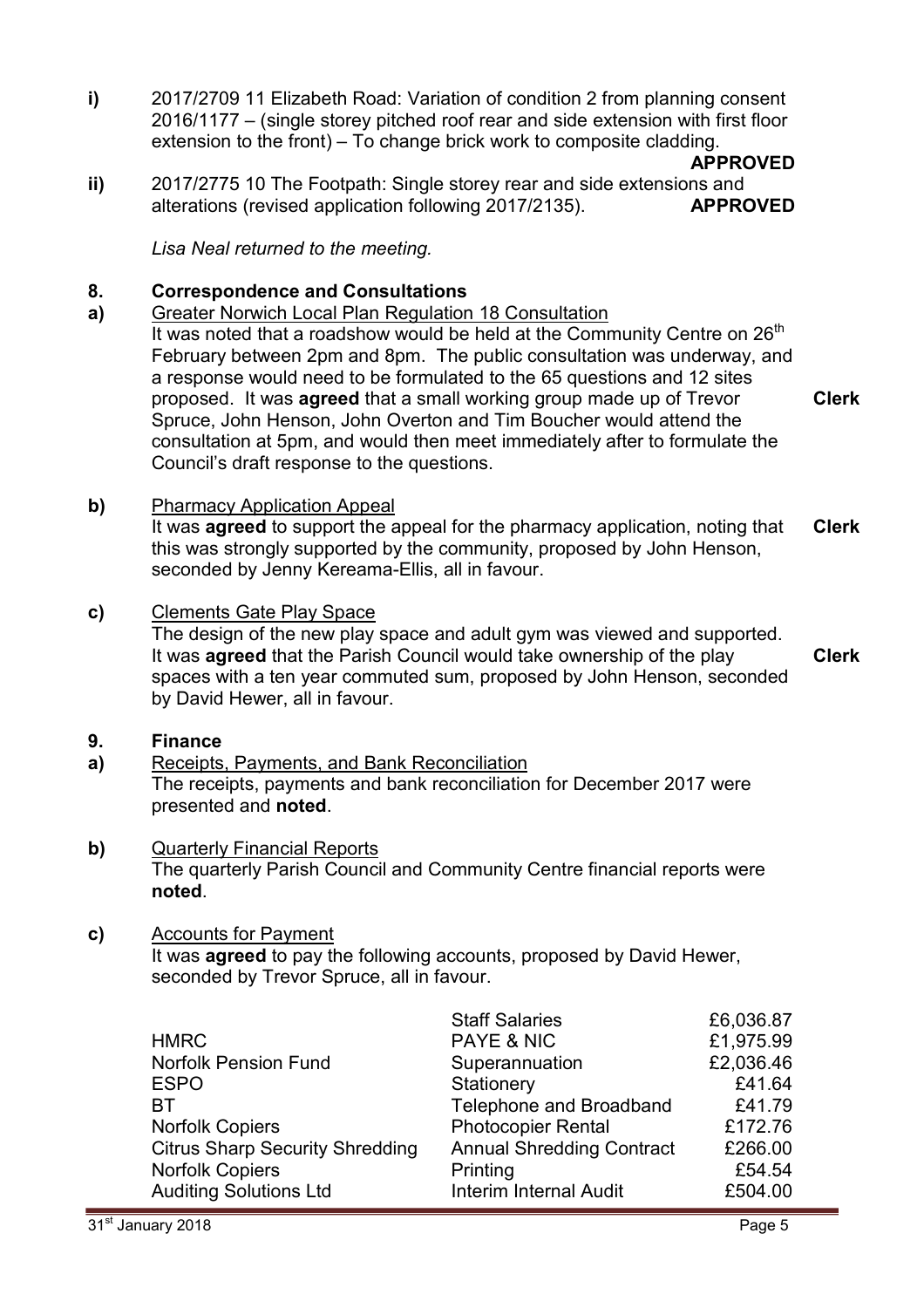| <b>Microshade Business Consultants</b> | Hosted IT                                | £214.62   |
|----------------------------------------|------------------------------------------|-----------|
| <b>Total Gas &amp; Power</b>           | <b>CC Electricity</b>                    | £727.01   |
| <b>ESPO</b>                            | CC Gas                                   | £218.58   |
| WorldPay                               | <b>Card Machine Charges</b>              | £4.81     |
| <b>MCL Mechanical Services</b>         | <b>Boiler Servicing</b>                  | £177.60   |
| RamsayHolmes                           | Call Out - Faulty Door                   | £144.00   |
| <b>Spruce Landscapes</b>               | <b>CC Grounds Maintenance</b>            | £226.00   |
| K-Teas                                 | M Jackson Buffet                         | £350.00   |
| <b>Banqueting Hire Service</b>         | <b>Table Hire</b>                        | £262.00   |
| R Burbage                              | Refund                                   | £100.00   |
| Veolia                                 | Waste                                    | £74.23    |
| <b>Spruce Landscapes</b>               | <b>Cem Grounds Maintenance</b>           | £750.00   |
| <b>Spruce Landscapes</b>               | Hedge / play mark clean / Traf £1,860.00 |           |
| <b>Play Inspection Company</b>         | Mulberry & Trafalgar Inspections £180.00 |           |
| <b>Fenland Leisure Products</b>        | <b>Play Equipment Repairs</b>            | £738.13   |
| Eon                                    | <b>PF Electricity</b>                    | £431.36   |
| Barclaycard                            | Various                                  | £629.74   |
| <b>MPS Doors</b>                       | Door Sensor Repair                       | £406.80   |
| <b>Spruce Landscapes</b>               | <b>Repair Paving Slabs</b>               | £240.00   |
| R McCarthy                             | <b>Expenses</b>                          | £17.00    |
| <b>Y</b> Wonnacott                     | <b>Holiday Paid on Termination</b>       | £14.88    |
| <b>HouseProud</b>                      | <b>Relief Caretaking</b>                 | £1,204.42 |
| C Moore                                | Petty Cash Top Up                        | £88.93    |
| <b>Poringland Parish Council</b>       | Unity Trust Deposit - Replace            | £500.00   |
| <b>Spruce Landscapes</b>               | <b>Graffiti Treatment - Mulberry</b>     | £180.00   |
| David Michael Productions Ltd          | <b>Musicals Balance</b>                  | £1,620.00 |

#### **10. Committees and Advisory Groups**

**a)**  Neighbourhood Plan Committee The report of the meeting was **noted**.

# **11. Other Matters**

# **a)** Keys at Playing Field Pavilion

The Clerk presented a quote from AC Leigh to replace the front door, back door and changing room door keys with a controlled key system for £368.06. It was **agreed** to go ahead with this work, proposed by John Overton, seconded by Jenny Kereama-Ellis, all in favour. **Clerk**

#### **b)** Meeting Dates

It was **agreed** that the May meeting would be moved to 23<sup>rd</sup> May to avoid half term. The 2018/19 meeting schedule was **agreed**. **Clerk**

**c)** Relief Caretaking Contract Award The Clerk presented three prices from contractors. It was **agreed** to award the contract to Heritage Contract Services, proposed by John Henson, seconded by Trevor Spruce, all in favour. **Clerk**

# **d)** Community Land Project

i. Phase Two Consultant

The Chairman explained that there had been an error with the prices previously presented which had been picked up shortly after the Council meeting, therefore the decision needed to be revisited. He noted that the